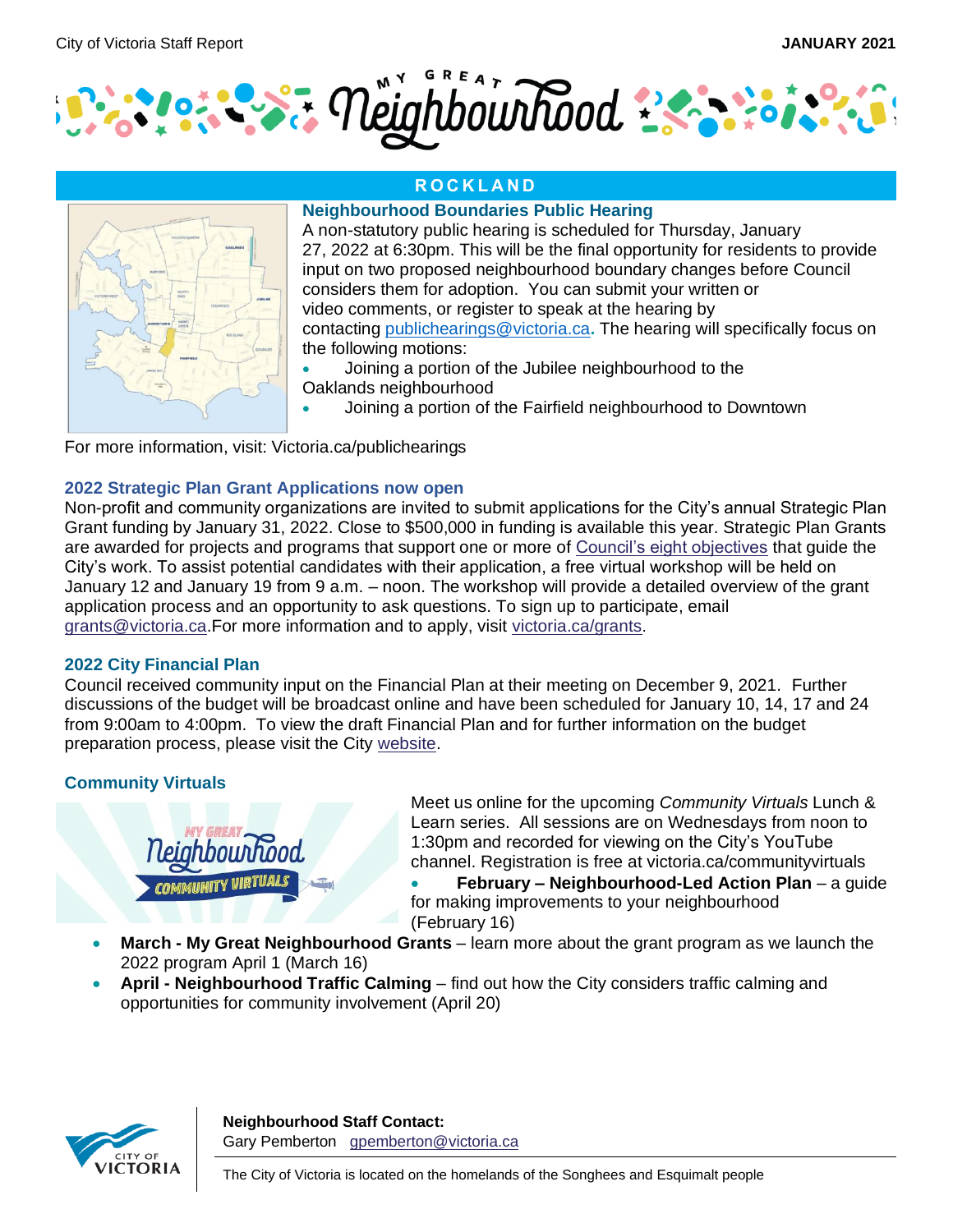

#### **Streets and Traffic Bylaw Amendment**

On January 6, Council approved an amendment (#11) to the Streets and Traffic Bylaw that enables the direction of Engineering and Public Works to regulate traffic types on sections of streets to support the prioritization of pedestrian traffic. The change was intended to accommodate changes in use introduced through the City's COVID response program that allowed non-vehicle use of streets. This may provide more flexibility in neighbourhoods where residents desire design options to increase pedestrianization and street traffic conditions are appropriate.



## **Participatory Budget Awards**

The community has spoken! The theme for this year was "neighbourhood spaces" with over 1,300 residents registering their votes. Winners of the 2021 community voting process were:

- Waddington Alley Mural \$6,500
- Outdoor Community Hub at Dockside Green \$2,500
- BIPOC Artist Billboard in Old Town \$5,000
- Curbside Colour (street murals) \$15,750
- Pop-Up Documentaries \$20,000
- (Movie) Picture Nights in Oakland \$4,830

Many thanks to the volunteer steering committee for all their work shepherding the process along.

## **Crystal Pool**

Due to the new restrictions issued by the Provincial Health Officer, the fitness centre and fitness classes have been cancelled until January 18th. The pool remains open but now requires proof of vaccination for everyone 12 and older and that everyone over 5 years old wear a mask in common areas.



# **WHAT'S UP AT COUNCIL?**

|         | <b>Committee of the Whole</b><br>(COTW) 9:00 a.m. | (Closed) Council<br><b>Meeting After COTW</b><br>meetings as required | <b>Council Meeting</b><br>6:30 p.m. |
|---------|---------------------------------------------------|-----------------------------------------------------------------------|-------------------------------------|
| January | $13^{th}$ , $20^{st}$ , & $27^{th}$               | $13^{th}$ , $20^{th}$ , & $27^{th}$                                   | $13^{th}$ & $27^{th}$               |

Decisions made at Council can be found on our [Council Highlights](https://www.victoria.ca/EN/main/city/mayor-council-committees/council-highlights.html) page. If you are interested in knowing how the councillors voted on anything, you can now see and track Council voting records with the City [Council](https://app.powerbi.com/view?r=eyJrIjoiNzRkZWY2YmMtMjNjNS00NGEyLTg5Y2ItZTQxMGY4NDhjNjNlIiwidCI6ImQ3MDk4MTE2LWM2ZTgtNGQyYS04OWVlLWRiMTViNmMyMzM3NSJ9) 



**Neighbourhood Staff Contact:** Gary Pemberton [gpemberton@victoria.ca](mailto:gpemberton@victoria.ca)